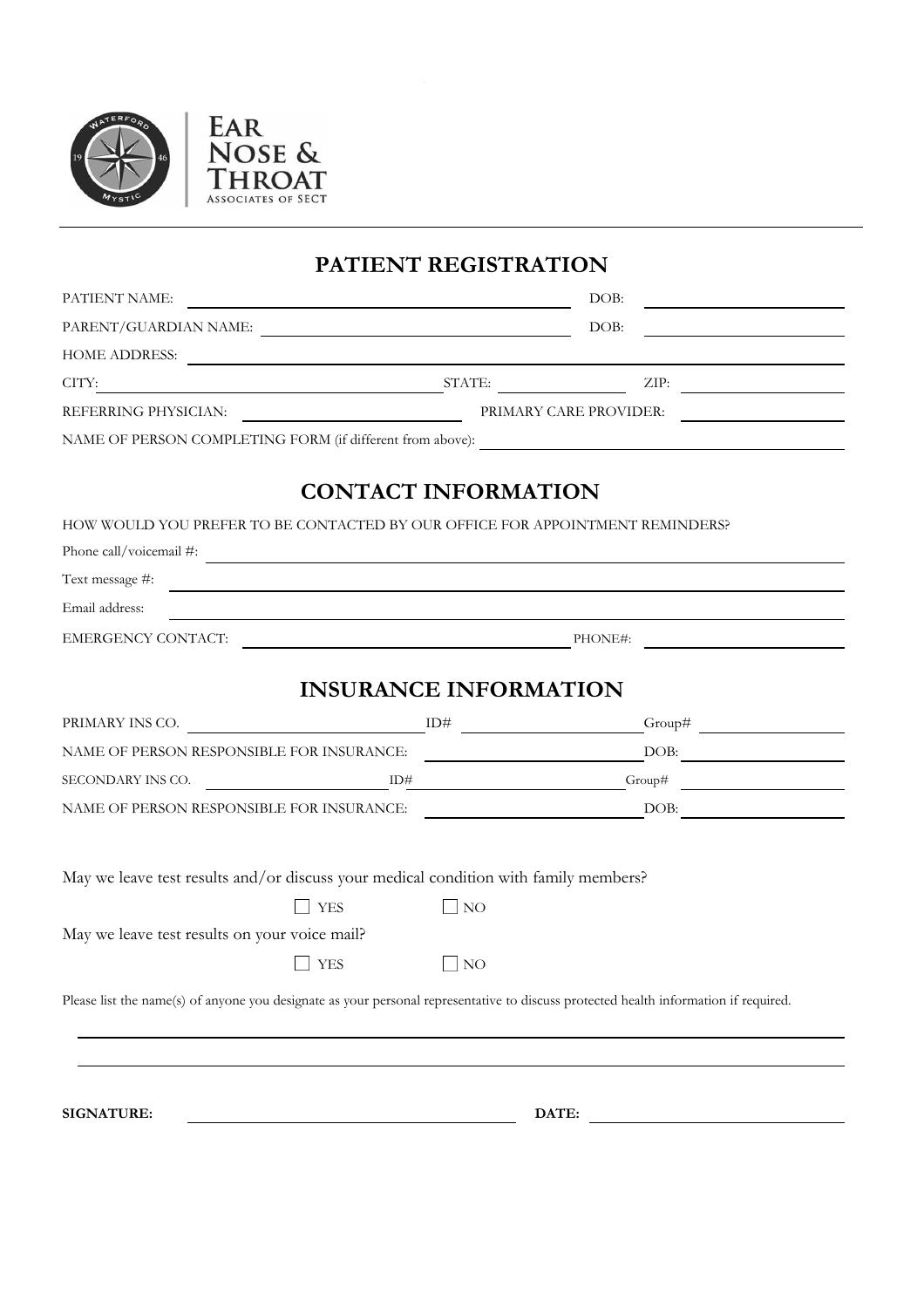

Patient's Signature



Past Medical, Social & Family History

| PATIENT NAME:         |                                                                       |                                                                              |                      |                       |  |  |
|-----------------------|-----------------------------------------------------------------------|------------------------------------------------------------------------------|----------------------|-----------------------|--|--|
|                       | Height:__________Weight:_________                                     | Name of Health Care representative (if applicable):                          |                      |                       |  |  |
|                       | PAST MEDICAL HISTORY/ALLERGIES                                        |                                                                              |                      |                       |  |  |
|                       | Check if YOU have ever had any of these conditions:                   |                                                                              |                      |                       |  |  |
| Asthma                | Thyroid Disease                                                       | High Blood Pressure                                                          | Strokes              | Sleep Apnea           |  |  |
| $\Box$ COPD           | <b>Diabetes</b>                                                       | Heart Disease                                                                | Acid Reflux          | Migraines             |  |  |
| $\Box$ HIV/AIDS       | Bleeding disorder                                                     | Pacemaker/Defibrillator                                                      | Kidney/Renal Disease | Opioid Use Disorder   |  |  |
|                       |                                                                       | $\Box$ Cancer (Type):                                                        |                      |                       |  |  |
|                       | Problems with anesthesia (describe):                                  | <u> 1989 - Andrea Stadt Britain, amerikansk politiker (</u>                  |                      |                       |  |  |
|                       |                                                                       |                                                                              |                      |                       |  |  |
|                       |                                                                       |                                                                              |                      |                       |  |  |
| Sinus surgery         |                                                                       | PAST EAR NOSE OR THROAT SURGERIES (YEAR):<br>$\Box$ Tonsils/adenoids         | Thyroidectomy        |                       |  |  |
| $\Box$ Septoplasty    |                                                                       | Ear tubes                                                                    | Salivary gland       |                       |  |  |
| Other nasal surgery   | <b>Contract Contract</b>                                              | Other ear surgery                                                            |                      | Neck/cervical surgery |  |  |
| Other ENT surgery     |                                                                       |                                                                              |                      |                       |  |  |
|                       |                                                                       |                                                                              |                      |                       |  |  |
| <b>SOCIAL HISTORY</b> |                                                                       |                                                                              |                      |                       |  |  |
|                       |                                                                       |                                                                              |                      |                       |  |  |
|                       | □ Tobacco (smoke, vape, chew) amount per day:                         |                                                                              |                      |                       |  |  |
|                       |                                                                       | Caffeine (coffee, tea, soda, chocolate) amount per day:                      |                      |                       |  |  |
|                       |                                                                       |                                                                              |                      |                       |  |  |
| <b>FAMILY HISTORY</b> |                                                                       |                                                                              |                      |                       |  |  |
|                       |                                                                       | Check if any IMMEDIATE family members have ever had any of these conditions: |                      |                       |  |  |
|                       | Bleeding disorder<br>Hearing Loss (not age-related)<br>Thyroid cancer |                                                                              |                      |                       |  |  |
|                       | Problems with anesthesia (describe):                                  |                                                                              |                      |                       |  |  |
|                       |                                                                       |                                                                              |                      |                       |  |  |
|                       |                                                                       | I certify that information is true and correct to the best of my knowledge.  |                      |                       |  |  |

Date: